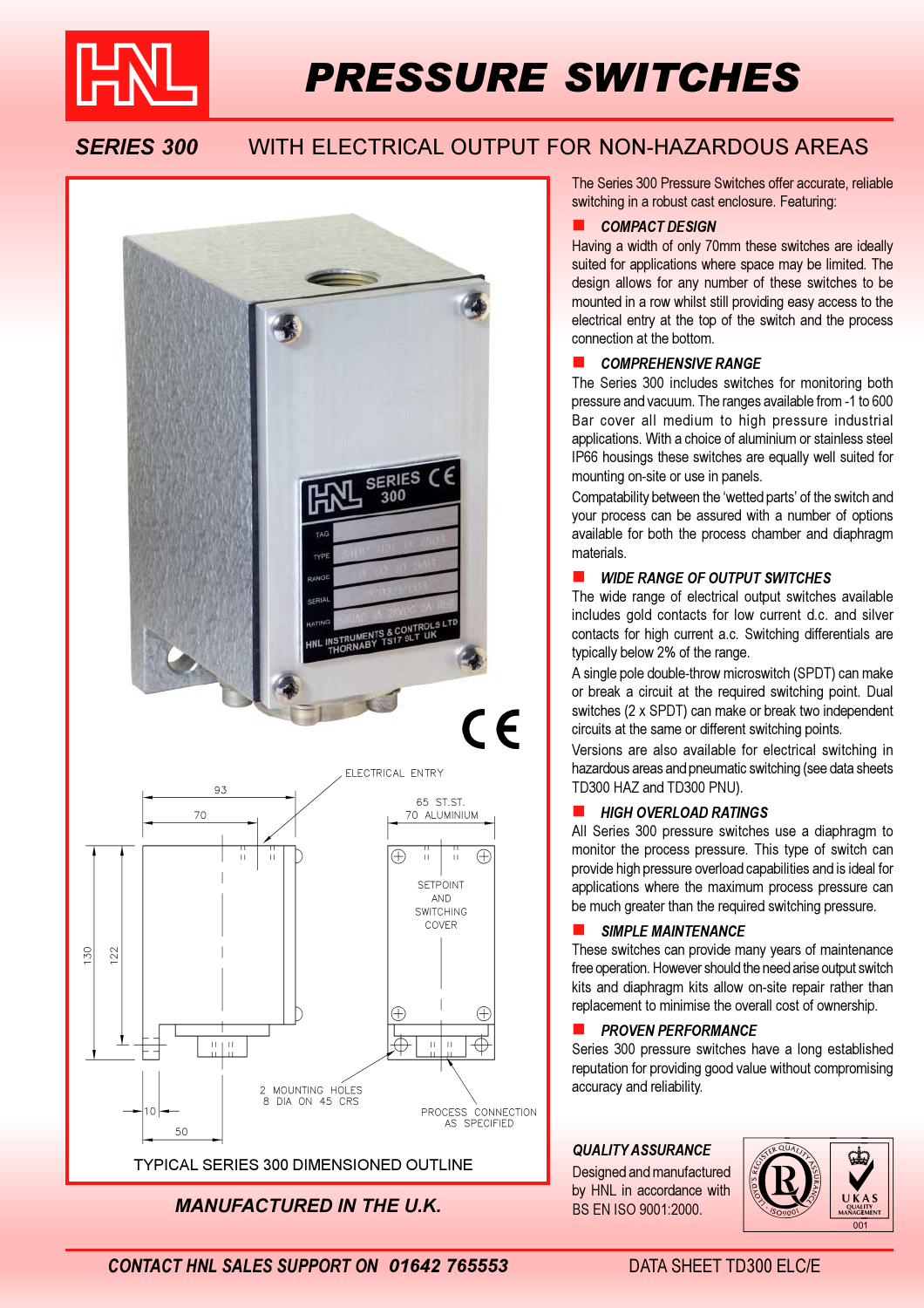

| <b>PRESSURE RANGES</b>                                                                                                             |                          |                |                               |                 |                  |                |                                   |        |                |  |
|------------------------------------------------------------------------------------------------------------------------------------|--------------------------|----------------|-------------------------------|-----------------|------------------|----------------|-----------------------------------|--------|----------------|--|
| <b>SETPOINT RANGES (BAR)</b>                                                                                                       |                          |                |                               |                 | <b>DIAPHRAGM</b> |                | <b>CHAMBER PROOF RATING (BAR)</b> |        |                |  |
| <b>RANGE</b>                                                                                                                       | <b>MIN</b><br><b>MAX</b> |                | $\frac{0}{0}$<br><b>RESET</b> | <b>MATERIAL</b> |                  |                | ALUM.                             | ST.ST. | <b>HAST.C</b>  |  |
| <b>CODE</b>                                                                                                                        |                          |                |                               | 1               | $\mathbf{2}$     | $\overline{7}$ | 1                                 | 5      | $\overline{7}$ |  |
| 344 PZ                                                                                                                             | $-0.6$                   | 0.6            |                               | ●               | $\bullet$        | $\bullet$      | 30                                | 30     | $\blacksquare$ |  |
| 345 PZ                                                                                                                             | $-1$                     | 1.4            | $\overline{2}$                |                 |                  |                | 30                                | 30     | ■              |  |
| 346 PZ                                                                                                                             | $-1$                     | 6.0            |                               |                 | 0                |                | 30                                | 30     | ■              |  |
| 344 P                                                                                                                              | 0.1                      | 1.4            |                               |                 |                  |                | 30                                | 30     | 30             |  |
| 345 P                                                                                                                              | 0.2                      | 3.0            |                               |                 |                  |                | 30                                | 30     | 30             |  |
| 346 P                                                                                                                              | 0.7                      | 7.0            | $\overline{2}$                |                 |                  |                | 30                                | 30     | 30             |  |
| 34B P                                                                                                                              | 1                        | 10             |                               |                 |                  |                | 30                                | 30     | 30             |  |
| 347 P                                                                                                                              | $\overline{2}$           | 21             |                               |                 |                  | ●              | 35                                | 35     | 35             |  |
| 354 P                                                                                                                              | 1.2                      | 12             |                               |                 | ●                | ●              |                                   | 250    | 250            |  |
| 355 P                                                                                                                              | 3                        | 30             | 3                             |                 |                  |                |                                   | 250    | 250            |  |
| 356 P                                                                                                                              | $\overline{7}$           | 70             |                               |                 |                  |                |                                   | 250    | 250            |  |
| 357 P                                                                                                                              | 20                       | 210            |                               |                 |                  |                |                                   | 350    | 350            |  |
| 358 P                                                                                                                              | 60                       | 600            |                               |                 |                  |                |                                   | 1000   | 1000           |  |
| <b>DIFFERENTIAL PRESSURE RANGES</b>                                                                                                |                          |                |                               |                 |                  |                |                                   |        |                |  |
| 344 DPZ                                                                                                                            | $-0.9$                   | 0.9            | 3                             | ●               |                  | $\bullet$      | 30                                | 30     | 30             |  |
| 345 DPZ                                                                                                                            | $-1$                     | $\overline{c}$ |                               |                 |                  |                | 30                                | 30     | 30             |  |
| 344 DP                                                                                                                             | 0.2                      | $\overline{2}$ | 2.5                           |                 |                  |                | 30                                | 30     | 30             |  |
| 345 DP                                                                                                                             | 0.4                      | 4              |                               |                 |                  |                | 30                                | 30     | 30             |  |
| 346 DP                                                                                                                             | 1                        | 10             |                               |                 |                  |                | 30                                | 30     | 30             |  |
| 347 DP                                                                                                                             | $\overline{2}$           | 21             |                               |                 |                  |                | 35                                | 35     | 35             |  |
| = check availability with HNL Technical Sales<br>$\bullet$ = available<br>Key to options:<br>$-$ = not available<br>$\blacksquare$ |                          |                |                               |                 |                  |                |                                   |        |                |  |

#### Note on Vent Ring Option:

As an additional safety feature, all of the Series 300 pressure switches can be specified to include an optional vent ring. Its purpose is to isolate the electrical housing from the process in the event of process diaphragm failure, as shown.

If a vent ring is included a new process diaphragm can be fitted to allow the switch to be returned to service. Without a vent ring ingress of the process into the electrical housing may additionally necessitate the replacement of the output switch or render the switch unserviceable.

Inclusion of a vent ring will increase the overall length of the switch by 15mm.

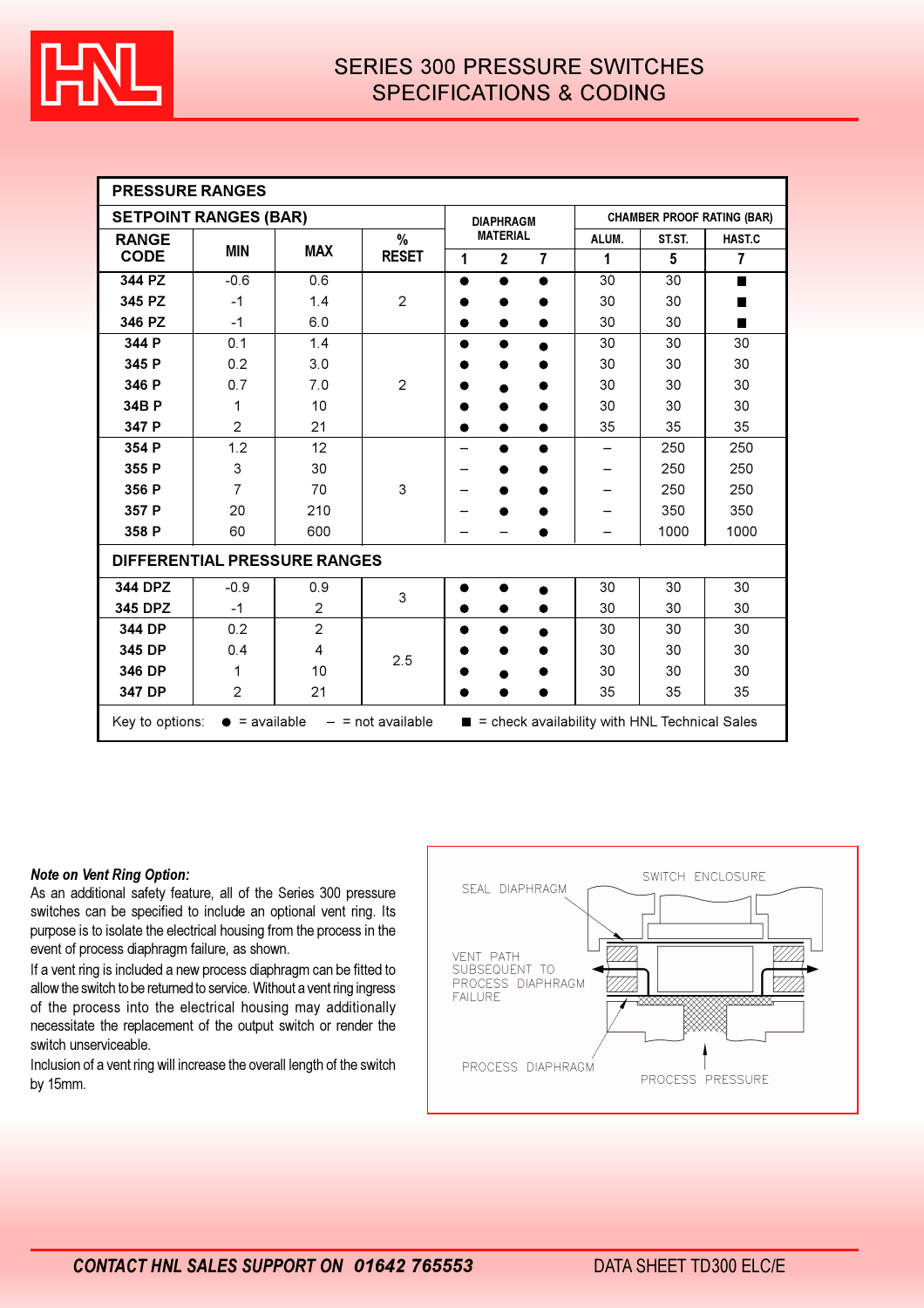

## SERIES 300 PRESSURE SWITCHES SPECIFICATIONS & CODING

Output Switch

| <b>Output Switch Codes</b> |                                       |                             |                              |                                                            |  |  |
|----------------------------|---------------------------------------|-----------------------------|------------------------------|------------------------------------------------------------|--|--|
| Single<br>Switch           | <b>Twin Switch</b><br>$2 \times$ SPDT | Output Switch Rating        | Contact I<br><b>Material</b> | <b>Notes</b>                                               |  |  |
| 13                         | 23<br>250 Vac 4A, 28 Vdc 2A           |                             | Silver                       | HNL standard low differential microswitches                |  |  |
| 14                         | 24                                    | 125 Vac 800mA, 28 Vdc 800mA | Gold                         |                                                            |  |  |
| 15                         | 25<br>125 Vac 800mA, 28 Vdc 800mA     |                             | Gold                         | Environment free encapsulated low differential microswitch |  |  |
| 17                         | 27<br>250 Vac 4A, 28 Vdc 2A           |                             | Silver                       | Environment free encapsulated low differential microswitch |  |  |
| <b>1A</b>                  | 2Α<br>250 Vac 6A, 28 Vdc 2.5A         |                             | Silver                       | HNL standard encapsulated microswitches                    |  |  |
| 1B                         | 2B<br>250 Vac 100mA, 28 Vdc 100mA     |                             | Gold                         |                                                            |  |  |



#### Notes on Output Switch Selection:

- 1. Gold contact microswitches are especially well suited for low voltages and currents, or for applications with low switching frequencies or sulphurous atmospheres. When heavier loads need to be switched preference should usually be given to silver contacts.
- 2. The use of twin switches will increase the basic reset by 1%. The combined reset band must not exceed 7%.
- 3. When twin switches are set up to operate as DPDT, simultaneous operation on both rising and falling pressures cannot be guaranteed due to mechanical variations between individual microswitches.
- 4. The use of output switch codes 1A, 2A, 1B and 2B will increase the basic reset by 1%.

#### Notes:

- 1. Dust and weatherproof ratings are IP66 to BS EN 60529 (IEC 60529).
- 2. A 'Z' within the range code signifies at or below zero. This is achieved with the use of a stainless steel biasing assembly within the process chamber. If stainless steel is not compatible with the process an alternative 'X' option is available (e.g. 344PX instead of 344PZ).
- 3. A large number of alternative threaded connections, diaphragm & chamber materials are available as special options. Please contact HNL Technical Sales for details.